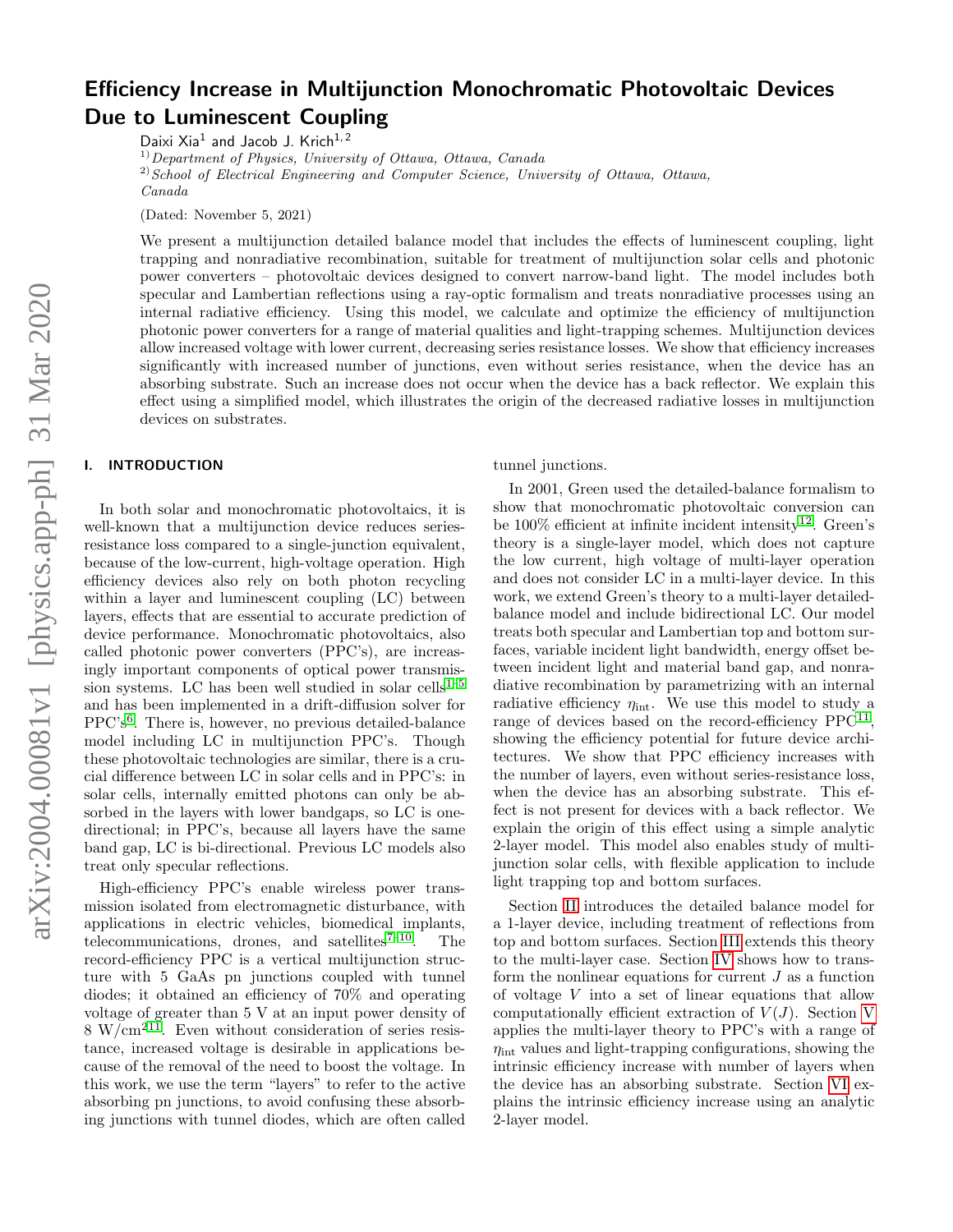

<span id="page-1-1"></span>Figure 1. Absorption and recombination events in a singlelayer cell.

### <span id="page-1-0"></span>II. SINGLE-LAYER DETAILED BALANCE

We model a planar cell with infinite area and finite thickness L of the active region, as shown in Fig. [1.](#page-1-1) The detailed balance condition in this cell is

<span id="page-1-2"></span>
$$
J = J^{\text{in}} - J^{\text{loss}},\tag{1}
$$

where  $J$  is the extracted current density,  $J^{\text{in}}$  is the number of incident photons absorbed per area per time,  $J^{\text{loss}}$ is the net loss of current density due to electron-hole recombination, and we set the electric charge  $q = 1$ . J<sup>loss</sup> is a function of the quasi-Fermi level separation  $\mu$ , described further below. We make standard detailed balance assumptions that carrier mobilities are infinite so  $\mu$ equals the applied voltage and that one photon generates one electron-hole pair<sup>[13](#page-9-6)</sup>. The efficiency of the device is:

$$
\eta(\mu) = \frac{J(\mu)\,\mu}{P_{\text{in}}} \tag{2}
$$

where  $P_{\text{in}}$  is the incident power density. The maximum efficiency is obtained by optimizing  $\eta$  with respect to  $\mu$ .

To model both  $J^{\text{in}}$  and  $J^{\text{loss}}$ , we trace the absorption and emission of photons using ray optics. We use an angle-resolved 2D model, isotropic in the azimuth, suit-able for layered structures. As shown in Fig. [1,](#page-1-1)  $\theta$  is the angle between the direction of propagation of the photons and the normal of the cell, defined from 0 to  $\pi/2$ . When the top or bottom surfaces have specular reflections, photons with angle  $\theta$  are coupled to those with angle  $\pi - \theta$ , and we label these populations with  $\theta \in [0, \pi/2]$ . Alternatively, a Lambertian surface couples photon populations of all angles to each other.

The only challenging part of evaluating Eq. [1](#page-1-2) lies in keeping track of the reflections off the top and bottom surfaces, both from incident and radiatively produced radiation. Both of these processes share the same algebraic form, and we now describe the resulting self-consistency condition including reflections.



<span id="page-1-3"></span>Figure 2. Self-consistency relation between top and bottom inward photon fluxes,  $\phi^t(\theta, E)$ , and  $\phi^b(\theta, E)$ , (a) without source terms and (b) with source terms  $\phi_0^{\mathbf{t}}(\theta, E)$  and  $\phi_0^b(\theta, E)$ . Figure shows specular top and bottom surfaces. In the case where the source is from external radiation  $\phi_{\rm in}$ ,  $\phi_0^{\rm t} = \phi_{\rm in} (1 - R_{\rm ext}).$ 

#### <span id="page-1-6"></span>A. Self-Consistency Condition for Reflections

Consider the inward-directed photon fluxes from the top and bottom surfaces with angle  $\theta$  and energy E,  $\phi^t(\theta, E)$ , and  $\phi^b(\theta, E)$ , respectively. A self-consistency relation connects these quantities; it was used to model photon recycling – reabsorption of internally emitted photons in a single-layer device – in Ref.<sup>[14](#page-9-7)</sup> with specular reflection. Here, we exploit this self-consistency relation to model both photon recycling in single-layer structures and luminescent coupling in multi-layer structures and extend it to include Lambertian reflections.

Consider first specular reflections from top and bottom surfaces. As shown in Fig. [2,](#page-1-3) the inward photon flux at one surface must be equal to the flux at the opposite surface that is transmitted through the entire cell and reflects at the considered surface. This relation is expressed as:

$$
\phi^{\mathrm{t}}\left(\theta,E\right) = \phi^{\mathrm{b}}\left(\theta,E\right)t\left(\theta,E\right)R_{\mathrm{S}}^{\mathrm{t}}\left(\theta,E\right) \tag{3}
$$

$$
\phi^{\mathbf{b}}\left(\theta,E\right) = \phi^{\mathbf{t}}\left(\theta,E\right)t\left(\theta,E\right)R_{\mathbf{S}}^{\mathbf{b}}\left(\theta,E\right) \tag{4}
$$

where  $R^{\text{t}}_{\text{S}}(\theta, E)$  and  $R^{\text{b}}_{\text{S}}(\theta, E)$  are internal specular reflectivity at the top and bottom surface, respectively. We also define  $\theta$ - and E-resolved transmittance and absorbance:

<span id="page-1-5"></span><span id="page-1-4"></span>
$$
t(\theta, E) = e^{-\frac{\alpha(E)L}{\cos \theta}} \tag{5}
$$

$$
a(\theta, E) = 1 - t(\theta, E) \tag{6}
$$

where  $\alpha(E)$  is the absorption coefficient, which we assume to be uniform in space inside the cell. Eqs.  $(3)$ ,  $(4)$ can be read from Fig.  $2(a)$ . As written, they have only the trivial solution  $\phi^t = \phi^b = 0$ , but they express the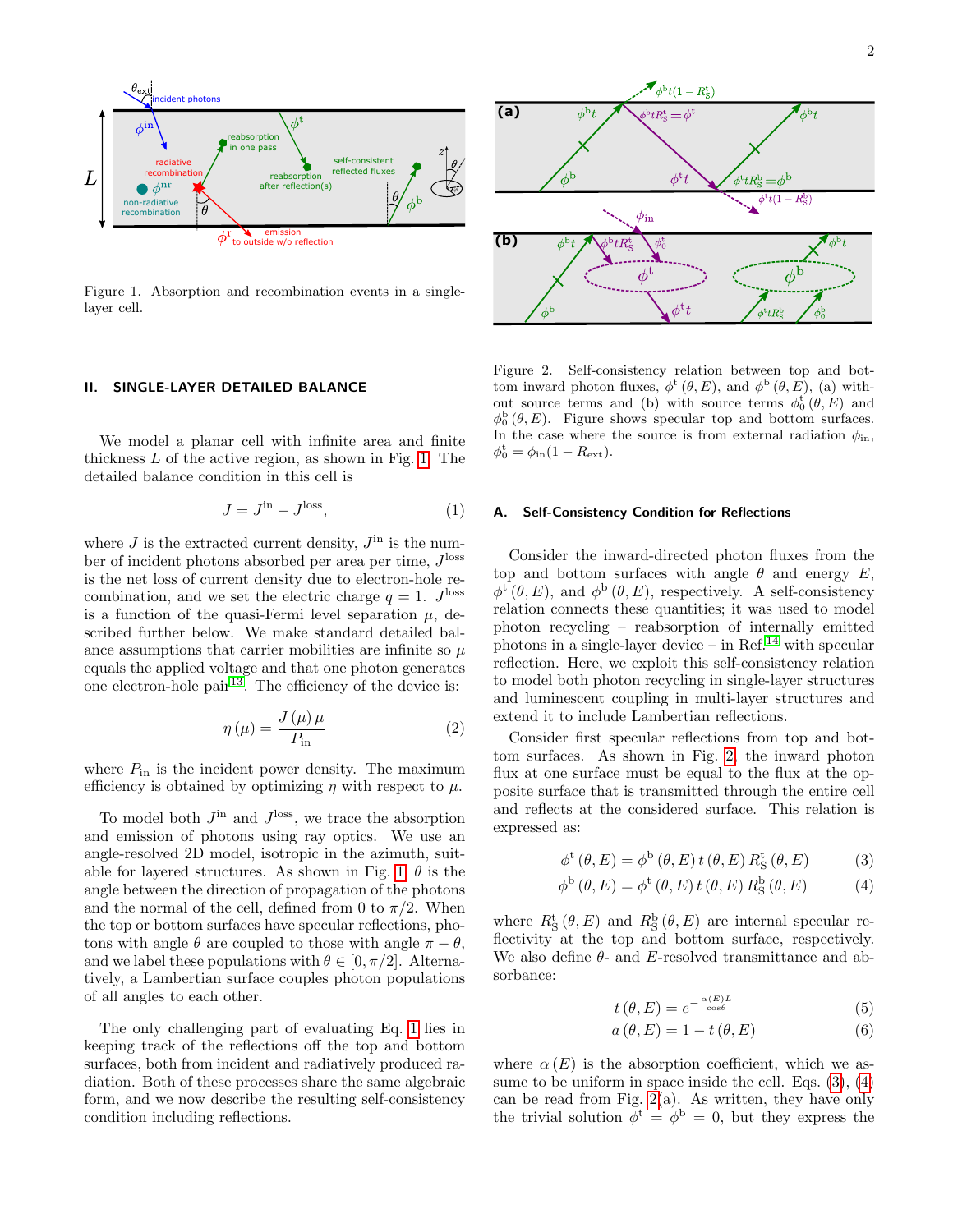self-consistency condition that still applies when sources such as external radiation or radiative recombination are included. See below, Eqs. [11](#page-2-0) , [12.](#page-2-1) We also construct this self-consistency relation with one or two Lambertian surfaces present. A Lambertian surface is an ideal diffuse scatterer that randomizes the angle of reflected and transmitted rays<sup>[15](#page-9-8)?</sup>. Because all photons travel at random angles, the important quantity is the  $\theta$ -averaged flux,  $\Phi^{\text{t}}(E)$ , and  $\Phi^{\text{b}}(E)$ :

$$
\Phi^{\mathrm{t}}\left(E\right) = \int_0^{\pi/2} \sin\theta' \mathrm{d}\theta' \phi^{\mathrm{t}}\left(\theta', E\right) \tag{7}
$$

$$
\Phi^{\mathbf{b}}\left(E\right) = \int_0^{\pi/2} \sin\theta' \mathrm{d}\theta' \phi^{\mathbf{b}}\left(\theta', E\right) \tag{8}
$$

From the Lambert cosine law, the  $\theta$ -resolved fluxes are related to the  $\theta$ -averaged fluxes as<sup>?</sup>:

$$
\phi^{\mathrm{t}}\left(\theta, E\right) = 2\mathrm{cos}\theta \Phi^{\mathrm{t}}\left(E\right) \tag{9}
$$

$$
\phi^{\mathbf{b}}\left(\theta, E\right) = 2\cos\theta \Phi^{\mathbf{b}}\left(E\right) \tag{10}
$$

Therefore, combining Eqs. [3,](#page-1-4) [4](#page-1-5) and [7](#page-2-2) to [10,](#page-2-3)

$$
\phi^{\text{t}}(\theta, E) = 2\cos\theta \int_0^{\pi/2} \sin\theta' \,d\theta' \phi^{\text{b}}(\theta', E) t(\theta', E) R^{\text{t}}_L(E)
$$

$$
\phi^{\text{b}}(\theta, E) = 2\cos\theta \int_0^{\pi/2} \sin\theta' \,d\theta' \phi^{\text{t}}(\theta', E) t(\theta', E) R^{\text{b}}_L(E)
$$

where  $R_{\text{L}}^{\text{t}}\left( E\right)$  and  $R_{\text{L}}^{\text{b}}\left( E\right)$  are E-resolved Lambertian reflectivities of the top and bottom surfaces, respectively.

Internal and external sources of photons add to these self-consistent fluxes, as shown in Fig. [2\(](#page-1-3)b). We express the inward-directed source at the top and bottom surfaces as  $\phi_0^{\rm t}(\theta, E)$  and  $\phi_0^{\rm b}(\theta, E)$ , respectively. With these sources, the self-consistency conditions at top and bottom are:

<span id="page-2-0"></span>
$$
Specular: \phi^t = \phi^b t R^t_S + \phi^t_0 \tag{11a}
$$

Lambertian :
$$
\phi^t = 2\cos\theta \int_0^{\pi/2} \sin\theta' d\theta' (\phi^b t R_L^t + \phi_0^t)
$$
 (11b)

<span id="page-2-1"></span>
$$
Specular: \phi^b = \phi^t t R^b_S + \phi^b_0 \tag{12a}
$$

Lambertian :
$$
\phi^b = 2\cos\theta \int_0^{\pi/2} \sin\theta' d\theta' \left(\phi^t t R_L^b + \phi_0^b\right)
$$
 (12b)

where the  $\theta$ , E dependence of all variables has been suppressed. We solve for  $\phi^{\text{t}}(\theta, E)$  and  $\phi^{\text{b}}(\theta, E)$  in terms of the source terms, for all four combinations of specular and Lambertian cases. The results are listed in Table [I,](#page-3-0) where for simplicity of notation, we define angle-averaged transmittance with a Lambertian surface and angle averaged source fluxes:

$$
\mathcal{T} = \int_0^{\pi/2} \sin\theta' d\theta' 2\cos\theta' t(\theta')
$$
 (13)

$$
\Phi_0^{t/b} = \int_0^{\pi/2} \sin\theta' d\theta' \phi_0^{t/b}.
$$
 (14)

#### B. Current Due To Incident Photons

<span id="page-2-2"></span>With the multiple-reflection problem solved, we can express  $J<sup>in</sup>$  from Eq. [1.](#page-1-2) We consider illumination arriving at only the top surface, hence we take the source terms in Table [I](#page-3-0) to be:

<span id="page-2-4"></span>
$$
\phi_0^{\mathrm{t}}\left(\theta, E\right) = \phi_{\mathrm{in}}\left(\theta, E\right) \left[1 - R_{\mathrm{ext}}^{\mathrm{t}}\left(\theta, E\right)\right] \tag{15a}
$$

$$
\phi_0^{\mathrm{b}}\left(\theta, E\right) = 0\tag{15b}
$$

<span id="page-2-3"></span>where  $\phi_{\text{in}}(\theta, E)$  is the number of incident photons hitting the top surface of the cell per area per time per angle per energy,  $R_{\text{ext}}^{\text{t}}(\theta, E)$  is the external top surface reflectivity. In experiments, the incident flux and external reflectivity is measured in external angles, which are related to the internal angle  $\theta$  through Snell's law with a specular surface or the Lambert cosine law with a Lambertian surface. We express the incident flux and external reflectivity using internal angle for simplicity of notation, and connection to experiment requires adjusting angles accordingly. We substitute Eq. [15](#page-2-4) into Table [I](#page-3-0) and obtain the current due to incident photon absorption:

$$
J^{\text{in}} = \int_{\text{hemisphere}} d\Omega \int_0^\infty dE \left[ \phi_{\text{in}}^{\text{t}} + \phi_{\text{in}}^{\text{b}} \right] a \tag{16}
$$

where the subscript denotes that these fluxes are due only to the incident photons and their reflections, not to any internal radiative process, which will be counted in  $J^{\text{loss}}$ .

#### <span id="page-2-5"></span>C. Current Due To Recombination and Photon Recycling

<span id="page-2-7"></span><span id="page-2-6"></span>We calculate  $J^{\text{loss}}$  using the internal per volume emission rate and our ray-optics model to trace the reabsorption events. We calculate the  $\theta$ - and E-resolved net loss of current and integrate over solid angles and energy to obtain the total loss of current,  $J^{\text{loss}}$ . Note that for the single-layer case, this explicit ray tracing of internally emitted photons is not required, as the formulation of Green showed<sup>[12](#page-9-5)</sup>. When we move to the multi-layer case, however, we must be able to track internally emitted photons and determine where they are absorbed, which requires the formalism presented here.

<span id="page-2-8"></span>The  $\theta$ - and E-resolved net loss of current is divided into three parts: (1) photon flux emitted out of the cell in either up or down direction,  $\phi^r(\theta, E, \mu)$ , not including any reflections, (2) carriers lost through nonradiative recombination,  $\phi^{\text{nr}}(E,\mu)$ , and (3) recycled photons ab-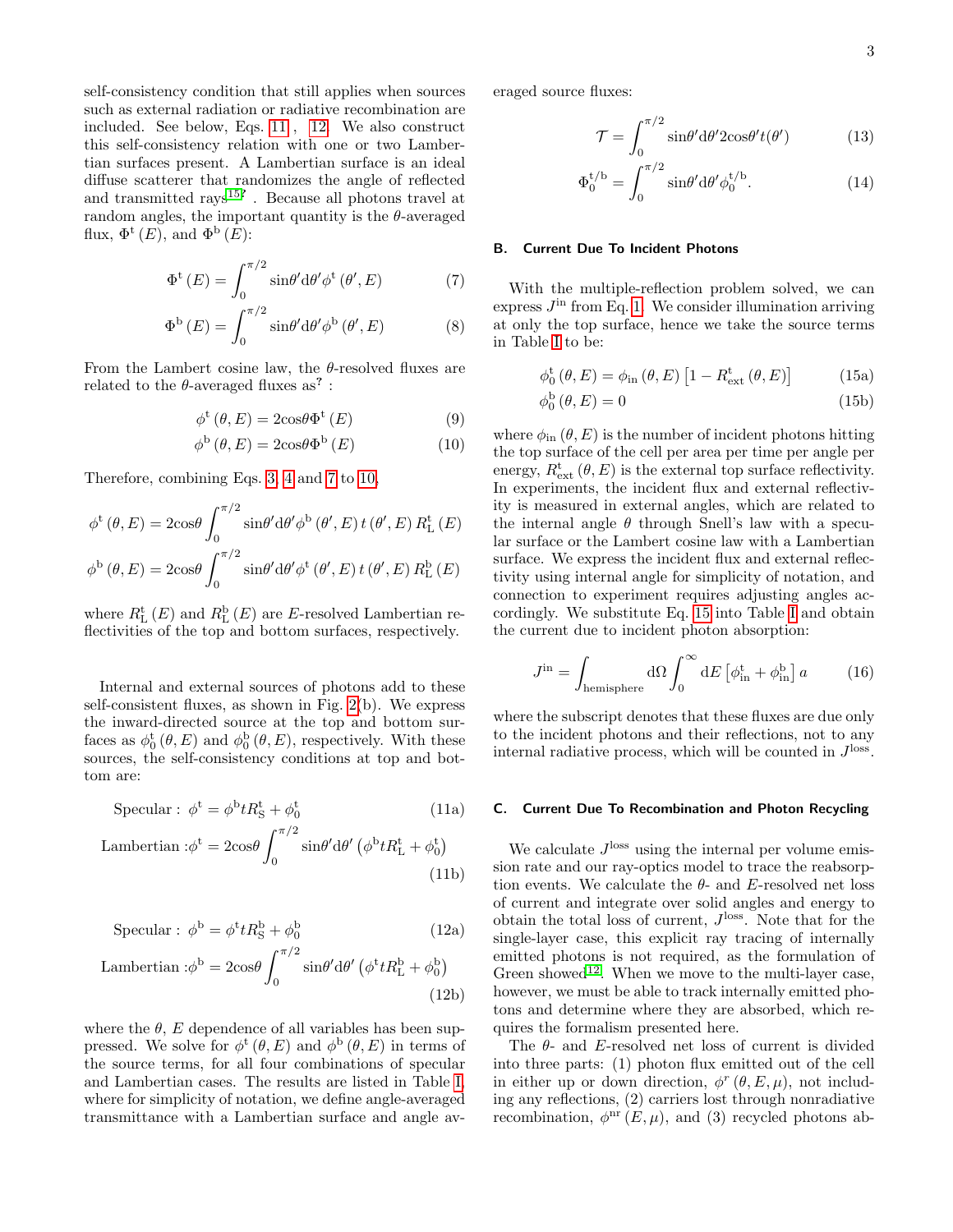<span id="page-3-0"></span>Table I. Solution of  $\phi^t$  and  $\phi^b$  from Eqs. [11](#page-2-0) and [12.](#page-2-1) Depending on the source terms, these solutions appear in the text as  $\phi_{in}^{t/b}$  for incident photons or as  $\phi_{ic}^{t/b}$  for reflected luminescent coupling. The s symmetric to the solution of specular top and Lambertian bottom, with  $t \leftrightarrow b$  exchanged

| Surface Types                                                       | $\phi^{\rm t}(\theta,E)$                                                                                                                                                                                                                                                                                                                                      | $\phi^{\rm b}(\theta,E)$                                                                                                                                                                                                                                                                                 |
|---------------------------------------------------------------------|---------------------------------------------------------------------------------------------------------------------------------------------------------------------------------------------------------------------------------------------------------------------------------------------------------------------------------------------------------------|----------------------------------------------------------------------------------------------------------------------------------------------------------------------------------------------------------------------------------------------------------------------------------------------------------|
| Eq. 11a,12a Specular top<br>Specular bottom                         | $\frac{\phi_0^{\rm b} t R_{\rm S}^{\rm t} + \phi_0^{\rm t}}{1 - t^2 R_{\rm S}^{\rm t} R_{\rm S}^{\rm b}}$                                                                                                                                                                                                                                                     | $\frac{\phi_0^{\rm t} t R_{\rm S}^{\rm b} + \phi_0^{\rm b}}{1 - t^2 R_{\rm S}^{\rm t} R_{\rm S}^{\rm b}}$                                                                                                                                                                                                |
| Eq. 11b, $12b$ Lambertian top<br>Lambertian bottom                  | $2\cos\theta \frac{\Phi_0^{\rm b} \mathcal{T} R_{\rm L}^{\rm t} + \Phi_0^{\rm t}}{1-\mathcal{T}^2 R_{\rm t}^{\rm t} R_{\rm r}^{\rm b}}$                                                                                                                                                                                                                       | $2\cos\theta \frac{\Phi_0^{\rm t} \mathcal{T} R_{\rm L}^{\rm b} + \Phi_0^{\rm b}}{1-\mathcal{T}^2 R_{\rm t}^{\rm t} R_{\rm r}^{\rm b}}$                                                                                                                                                                  |
| Eq. 11a, 12b $\frac{\text{Specular top}}{\text{Lambertian bottom}}$ | $2\mathrm{cos}\theta \tfrac{\int_0^{\pi/2} \mathrm{sin}\theta' \mathrm{d}\theta' \left( \phi_0^{\mathrm{t}} t R_\mathrm{L}^{\mathrm{b}} + \phi_0^{\mathrm{b}} \right)}{1-\int_0^{\pi/2} \mathrm{sin}\theta' \mathrm{d}\theta' \mathrm{cos}\theta' t^2 R_\mathrm{S}^{\mathrm{t}} R_\mathrm{L}^{\mathrm{b}}} t R_\mathrm{S}^{\mathrm{t}} + \phi_0^{\mathrm{t}}$ | $2\mathrm{cos}\theta \frac{\int_0^{\pi/2} \mathrm{sin}\theta' \mathrm{d}\theta' \left(\phi_0^{\mathrm{t}} t R_\mathrm{L}^{\mathrm{b}} + \phi_0^{\mathrm{b}}\right)}{1-\int_0^{\pi/2} \mathrm{sin}\theta' \mathrm{d}\theta' \mathrm{cos}\theta' t^2 R_\mathrm{S}^{\mathrm{t}} R_\mathrm{L}^{\mathrm{b}}}$ |

sorbed after internal reflections, which enter as a negative loss,  $\phi^{\text{lc}}(E,\mu)$ . In the multi-layer case, this term will represent luminescent coupling between layers. Then,  $J^{\text{loss}}$ is

$$
J^{\text{loss}}\left(\mu\right) = \int_{\text{hemisphere}} d\Omega \int_0^\infty dE \Big[ 2\phi^{\text{r}}\left(\theta, E, \mu\right) + 2\phi^{\text{nr}}\left(E, \right. \\ \left. - \phi^{\text{lc}}\left(\theta, E, \mu\right) \Big] \tag{17}
$$

Note that the factors of 2 in Eq. [17](#page-3-1) account for both up and down propagation of photons at angle  $\theta$ , since we only integrate the solid angle over a hemisphere. From here, angular integrations are always over only a hemisphere. The three terms in Eq. [17](#page-3-1) all depend on the internal radiative emission rate  $S<sup>r</sup>$ , which has dimensions of number per time per volume per energy per solid angle<sup>[16](#page-9-9)</sup>:

<span id="page-3-2"></span>
$$
S^{r}(E,\mu) = \alpha(E) n^{2}(E) \frac{2}{h^{3}c^{2}} \frac{E^{2}}{e^{(E-\mu)/kT} - 1}
$$
 (18)

where  $n(E)$  is the refractive index, h is Planck's constant,  $c$  is the speed of light,  $k$  is Boltzmann's constant, T is the temperature of the cell, and  $\mu$  is the quasi-Fermi level splitting in the cell. We assume that  $\mu$ , T, n, and  $\alpha$  are spatially uniform inside the cell, leading to spatial uniformity of  $S<sup>r</sup>$ . Eq. [18](#page-3-2) implies that emission events produce photons isotropically in the cell. A photon emitted upwards at angle  $\theta$  and at position  $L - z$  has a probability of  $e^{-\frac{\alpha(E)z}{\cos\theta}}$  to escape the cell, if there are no internal reflections. On integrating z from 0 to L, we obtain  $\phi^r$ in Eq. [17:](#page-3-1)

$$
\phi^{\mathrm{r}}\left(\theta, E, \mu\right) = \int_0^{L_i} e^{-\frac{\alpha(E)z}{\cos\theta}} S^r\left(E, \mu\right) \mathrm{d}z \tag{19}
$$

$$
=\frac{\cos\theta}{\alpha(E)}a(E,\theta)S^{r}(E,\mu).
$$
 (20)

We define the geometry factor,  $g^r$ :

<span id="page-3-3"></span>
$$
g^{r}(E,\theta) = \frac{\cos\theta}{\alpha(E)} a(E,\theta), \qquad (21)
$$

so  $\phi^{\text{r}}(\theta, E, \mu) = g^{\text{r}}(E, \theta) S^r(E, \mu).$ 

<span id="page-3-1"></span>nr  $(E, \mu)$ ciple,  $\eta_{int}$  can depend on position and voltage, but we We include nonradiative recombination using  $\eta_{\text{int}}$ , internal radiative efficiency, which is defined as the fraction of recombination events that are radiative. In prinassume uniform and constant  $\eta_{\text{int}}$  in the cell. Then, the total nonradiative loss is proportional to  $L$  and  $S<sup>r</sup>$ . Sim-ilar to Eq. [21,](#page-3-3) we express  $\phi^{\text{nr}}$  in Eq. [17](#page-3-1) as  $\phi^{\text{nr}}(E,\mu) =$  $g^{\text{nr}}(E,\theta) S^{r}(E,\mu)$  where

<span id="page-3-6"></span>
$$
g^{\rm nr}(E,\theta) = \left(\frac{1}{\eta_{\rm int}} - 1\right)L.
$$
 (22)

The flux of photons that are internally emitted then reflected satisfies the self-consistency relation as discussed in Section [II A.](#page-1-6) We use Table [I](#page-3-0) to calculate  $\phi_{lc}^t$  and  $\phi_{lc}^b$ , where the subscript indicates that the source originates from the internally emitted photons. We write the source terms as

$$
\phi_0^{\text{bdy}}\left(\theta, E\right) = g^{\text{r}}\left(E, \theta\right) S^{\text{r}}\left(E, \mu\right) R^{\text{bdy}}\left(\theta, E\right) \tag{23}
$$

where bdy is either t or b and  $R^{\text{bdy}}$  is specular or Lambertian reflectivity, depending on the boundary conditions chosen. Then  $\phi^{\text{lc}}$  in Eq. [17](#page-3-1) is

<span id="page-3-4"></span>
$$
\phi^{\rm lc} = a \left( \phi_{\rm lc}^{\rm t} + \phi_{\rm lc}^{\rm b} \right). \tag{24}
$$

We observe from Table [I](#page-3-0) and Eq. [23](#page-3-4) that both  $\phi_{lc}^t$  and  $\phi_{\rm lc}^{\rm b}$  are linear in  $S^{\rm r}(E,\mu)$ , allowing writing  $\phi_{\rm lc}$  as  $\phi_{\rm lc}$  $g^{\rm I\bar c}\left(E,\theta\right)S^{\rm r}\left(E,\mu\right).$ 

Putting these results together, we express  $J<sub>loss</sub>$  using the total geometry factor,  $g(E, \theta)$ :

<span id="page-3-5"></span>
$$
J_{\text{loss}} = \int d\Omega \int_0^\infty dE g(E, \theta) S^{\text{r}}(E, \mu) \tag{25}
$$

where  $g(E, \theta) = 2g^{\text{r}}(E, \theta) + 2g^{\text{nr}}(E, \theta) + g^{\text{lc}}(E, \theta)$ , and we can now evaluate all terms in Eq. [17](#page-3-1) for  $J^{\text{loss}}(\mu)$ . With these ideas and notation established, we now extend this formalism to a multi-layer model.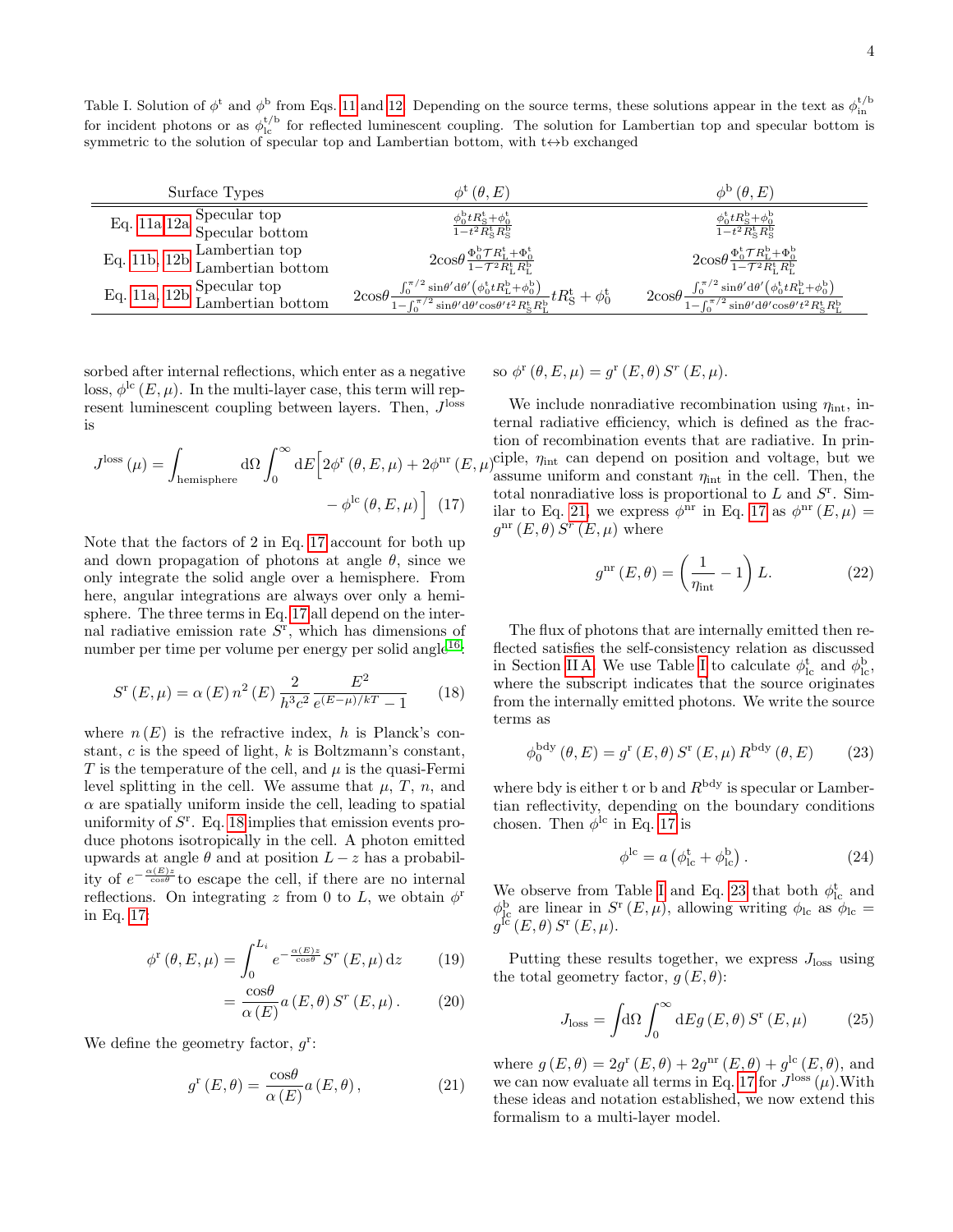

<span id="page-4-1"></span>Figure 3. Reabsorption and recombination events in a multilayer cell.

### <span id="page-4-0"></span>III. MULTI-LAYER DETAILED BALANCE

As shown in Fig. [3,](#page-4-1) we consider a device with m vertically stacked layers, series connected to each other. We continue to assume infinite carrier mobility and allow each layer to have a different quasi-Fermi level splitting,  $\mu_i$ . Each layer has thickness  $L_i$ , absorption coefficient  $\alpha_i(E)$  and refractive index  $n_i(E)$ , assumed to be constant within a layer. The total device thickness is  $L = \sum L_i$ . In most III-V devices, refractive index does not vary significantly between layers, so in this work we do not include reflection or refraction between layers.

The detailed balance condition is satisfied in every layer:

<span id="page-4-3"></span>
$$
J_i = J_i^{\text{in}} - J_i^{\text{loss}} \tag{26}
$$

where  $J_i$  is the extracted current density from layer *i*,  $J_i^{\text{in}}$ is the rate of absorption of incident photons per area in layer *i* and  $J_i^{\text{loss}}$  is the net loss of current density due to recombinations in layer *i*.  $J_i^{\text{loss}}$  includes LC as a negative loss.

We start with  $J_i^{\text{in}}$ . The incident photon flux in each layer is calculated similarly to the single layer case:

<span id="page-4-2"></span>
$$
J_i^{\text{in}} = \int d\Omega \int_0^\infty dE \left[ \phi_{\text{in}}^{\text{t}} t_{ti} + \phi_{\text{in}}^{\text{b}} t_{\text{b}i} \right] a_i \tag{27}
$$

where we define the absorbance of each layer:

$$
a_i(E, \theta) = 1 - e^{-\frac{\alpha_i(E)L_i}{\cos \theta}}
$$
 (28)

and the transmittance through all layers between but not including  $i$  and  $j$  as:

$$
t_{ij}(\theta, E) = e^{-\frac{\sum_{k=i+1}^{j-1} \alpha_k(E)L_k}{\cos \theta}}
$$
(29)

for  $i > j + 1$ , and  $t_{ji} = t_{ij}$ . Note that for  $|i - j| \leq 1$ ,  $t_{ij} = 1$ . For convenience, we define  $t_{ti}$  as transmittance through all layers above layer  $i$ ,  $t_{\text{b}i}$  as transmittance through all layers below  $i$ , and  $t_{\text{tb}}$  as the transmittance through the whole stack. In Eq. [27,](#page-4-2)  $\phi_{\text{in}}^{\text{t}}$  and  $\phi_{\text{in}}^{\text{b}}$  are calculated using Table [I,](#page-3-0) with the same source terms as in Eq. [15,](#page-2-4) where we replace t with  $t_{\text{th}}$ .

We now calculate  $J_i^{\text{loss}}$  in Eq. [26.](#page-4-3)  $J_i^{\text{loss}}$  includes three terms: (1) radiative loss,  $\phi_i^r(\theta, E, \mu_i)$ , (2) nonradiative

loss,  $\phi_i^{\text{nr}}(\theta, E, \mu_i)$ , (3) luminescent coupling (LC) from layer j to layer i,  $\phi_{ij}^{\text{lc}}(\theta, E, \mu_j)$ . Similarly to the single-layer case in Eq. [25,](#page-3-5) we express  $J_i^{\text{loss}}$  using a geometry tensor:

<span id="page-4-4"></span>
$$
J_i^{\text{loss}} = \int d\Omega \int_0^\infty dE \sum_{j=1}^m g_{ij} (\theta, E) S_j^{\text{r}} (E, \mu_j) \qquad (30)
$$

where  $S_j^{\rm r}(E,\mu_j)$  is given by Eq. [18](#page-3-2) with the layer-specific  $\alpha_i(E)$ ,  $n_i(E)$ , and  $\mu_i$ . In PPC's, all  $\alpha_i$  and  $n_i$  are the same in every layer, but we include the possibility of varying  $\alpha$  and n to to include the case of solar cells, in which each layer can have different material properties.

We proceed to calculate the geometry tensor. Similarly to the single layer model,

$$
g_{ij}(E,\theta) = 2\delta_{ij}g_{ij}^{\rm r}(E,\theta) + 2\delta_{ij}g_{ij}^{\rm nr}(E,\theta) - g_{ij}^{\rm lc}(E,\theta)
$$
 (31)

where  $\delta_{ij}$  is the Kronecker delta. Analogous to Eqs. [21](#page-3-3) and [22,](#page-3-6) the radiative and nonradiative geometry factors in each layer are:

$$
g_i^{\rm r}(E,\theta) = \frac{\cos\theta}{\alpha_i(E)} a_i(E,\theta)
$$
 (32)

$$
g_i^{\text{nr}}(E,\theta) = \left(\frac{1}{\eta_{\text{int}}^i} - 1\right) L_i \tag{33}
$$

We divide the LC term,  $g^{\text{lc}}(\theta, E)$ , into one-pass and afterreflection contributions:

$$
g_{ij}^{\text{lc}} = g_{ij}^{\text{1p}} + g_{ij}^{\text{R}}.
$$
 (34)

Without reflection, the geometry factor is

$$
g_{ij}^{1p} = (1 - \delta_{ij}) a_i t_{ij} g_j^r, \tag{35}
$$

where we use  $(1 - \delta_{ij})$  because one-pass reabsorption within the same layer is already included in  $g_i^r$ . We obtain  $\phi_{ij}^{\text{R}} = g_{ij}^R S_j^r$  from the self-consistent reflected fluxes at the top and bottom surfaces from Table [I.](#page-3-0) For radiative events occurring in layer  $j$ , we take the source terms to be:

$$
\phi_0^{\text{bdy}} = g_j^{\text{r}} S_j^{\text{r}} t_{j\text{bdy}} R^{\text{bdy}},\tag{36}
$$

where bdy is t or b, and find  $\phi_j^{\text{bdy}}$  from Table [I.](#page-3-0) Then the absorption in layer  $i$  from radiative events in layer  $j$ is:

<span id="page-4-5"></span>
$$
\phi_{ij}^{\mathcal{R}} = a_i \left( \phi_j^{\mathbf{t}} t_{ii} + \phi_j^{\mathbf{b}} t_{bi} \right). \tag{37}
$$

Using Eqs. [27](#page-4-2) and [30](#page-4-4) to [37,](#page-4-5) we obtain  $J_i$  in Eq. [26.](#page-4-3) When all layers are series connected, they share the same current density,  $J_i = J$ , which depends on the set of quasi-Fermi levels,  $\mu_i$ . At one J value, we can solve for a set of  $\mu_i$  values, the sum of which gives the voltage of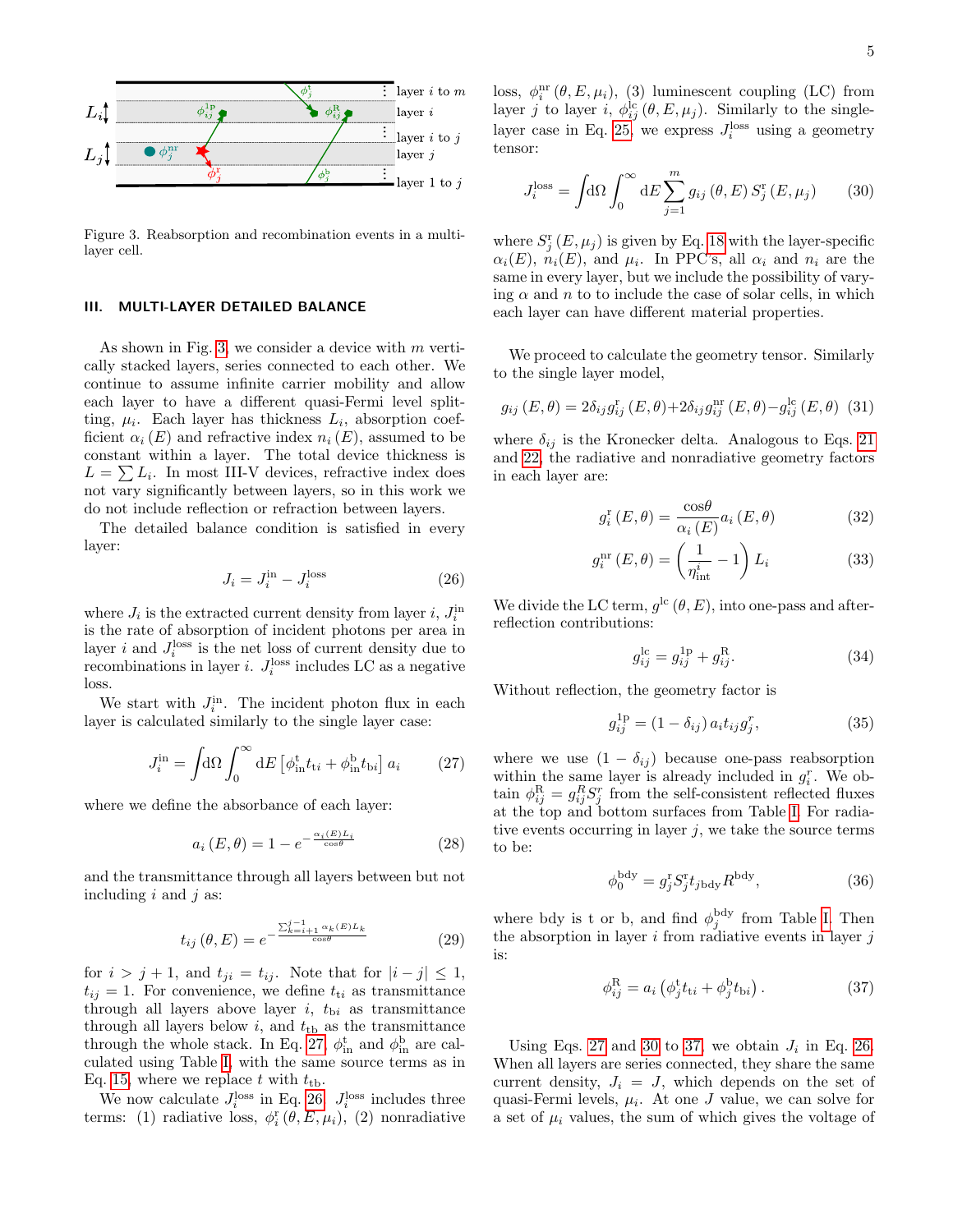the device. The efficiency is then written in terms of  $J$ :

$$
\eta\left(J\right) = \frac{J\sum_{i}\mu_{i}\left(J\right)}{P_{\text{in}}} \tag{38}
$$

Optimizing with respect to  $J$  gives the maximum efficiency.

## <span id="page-5-0"></span>IV. EFFICIENT COMPUTATION OF  $V(J)$

Finding  $\eta(J)$  involves solving Eq. [26](#page-4-3) with  $J_i = J$ , which is a system of m nonlinear equations in  $\mu_i$ , and is computationally challenging. We can significantly reduce the computational cost by making simplifying assumptions on  $\alpha(E)$  and the top and bottom reflectivities. First, we rewrite Eq. [26](#page-4-3) using Eq. [30:](#page-4-4)

<span id="page-5-2"></span>
$$
J_i = J_i^{\text{in}} - \int d\Omega \int_0^\infty dE \left[ \sum_{j=1}^m g_{ij} (\theta, E) S_j^{\text{r}} (E, \mu_j) \right].
$$
 (39)

We can simplify the calculation of  $J(V)$  if (1)  $\alpha_i(E)$  is zero for E less than the band gap  $E_{\rm g}^i$  and a constant for  $E > E_g^i$  and (2) top and bottom reflectivity are independent of E. In this case,  $g_{ij}(\theta, E)$  becomes  $g_{ij}(\theta)$  for all  $E > E_g^i$ , allowing the angular integral to be separated from the energy integral. Then we can rewrite Eq. [39](#page-5-2) as:

<span id="page-5-3"></span>
$$
J_i = J_i^{\text{in}} - \sum_{j=1}^{m} G_{ij} \mathcal{R}_j \left( \mu_j \right) \tag{40}
$$

where

$$
G_{ij} = \int d\Omega g_{ij} \left(\theta\right) \tag{41}
$$

$$
\mathcal{R}_{j}(\mu_{j}) = \int_{E_{g}^{j}}^{\infty} dE S_{j}^{r}(E, \mu_{j}). \qquad (42)
$$

Eq. [40](#page-5-3) is a linear system of equations with unknowns  $\mathcal{R}_j$ . Thus for fixed J we can efficiently solve for  $\mathcal{R}_j$ . We then invert  $\mathcal{R}_j$  to find  $\mu_j$ , using Eqs. [18](#page-3-2) and [42,](#page-5-4) which allows us to find the external bias  $V = \sum_i \mu_i$ . We thus calculate  $V(J)$  instead of  $J(V)$ . Either way, the power output is  $JV$ , and the maximum power point can be found numerically.

## <span id="page-5-1"></span>V. APPLICATION: MULTILAYER MONOCHROMATIC **CONVERSION**

In this section, we demonstrate the use of this model by considering a set of monochromatic devices inspired by the record-efficiency PPC device but with m vertically stacked layers, varied  $\eta_{\text{int}}$ , and top and bottom boundary conditions. The effects of input power density, wavelength, linewidth, external radiative efficiency, which is different from  $\eta_{\text{int}}$ , absorbance and band gap were previ-

Table II. Fixed parameters for Section [V](#page-5-1)

<span id="page-5-5"></span>

| Property                             | Value                            |
|--------------------------------------|----------------------------------|
| Band gap $E_q^{19}$                  | $1.424 \text{ eV}$               |
| Absorption Coefficient $\alpha^{19}$ | $1.151 \times 10^6$ /m           |
| Input Intensity                      | $8 \times 10^4$ W/m <sup>2</sup> |
| Input Wavelength                     | 830 nm (1.494 eV)                |
| Input Linewidth                      | $1 \text{ nm}$                   |
| Series Resistance                    | 0                                |

<span id="page-5-6"></span>Table III. Top and bottom reflectivity configurations considered in this section along with icons to identify each combination.

| Top <sup>1</sup><br><b>Bottom</b> | Total<br>internal<br>reflection | Lambertian                |
|-----------------------------------|---------------------------------|---------------------------|
| Absorbing substrate               |                                 |                           |
| Specular mirror                   | $\Gamma$ $\overline{mn}$        | $\rightarrow \rightarrow$ |
| Lambertian mirror                 | $F_{\text{max}}$                |                           |

ously studied in a single-layer model<sup>[12](#page-9-5)[,17](#page-9-11)</sup> and with only one boundary condition in a multi-layer model<sup>[18](#page-9-12)</sup>. Here we fix those parameters as in Table [II](#page-5-5) to approximate the record-efficiency  $PPC<sup>11</sup>$  $PPC<sup>11</sup>$  $PPC<sup>11</sup>$ . We show that devices with an absorbing substrate can improve their efficiency by increasing the number of layers, even without series resistance. This effect does not exist with a back reflector, which shows no improvement with increased number of layers. In Section [VI](#page-7-0) we present a simple model to explain these effects.

### A. Reflectivity Models

<span id="page-5-4"></span>For these examples, we consider a set of simple reflectivity models to approximate different levels of light trapping. We only consider models that are angle-dependent but not E-dependent to reduce computational costs, as discussed in Section [IV.](#page-5-0) The general model of Section [III](#page-4-0) allows any reflectivity configuration with dependence on  $\theta$  and E.

We consider two models for the internal reflectivity at the top interface. In the following discussion, the top surface is an interface between air  $(n_{\text{air}} = 1)$  and a material with index  $n$ . We consider perfect transmission of external light into the sample, but there must be total internal reflection of optical modes on the inside surface. In the "Total internal reflection" model, we consider specular reflection of all incident rays with  $\theta > \theta_c$ , so  $R_S^{\text{t}}(\theta)$  is a step function that is zero for  $\theta < \theta_c$ , and one for all larger angles. As usual, the critical angle is  $\theta_c = \sin^{-1}(n_{\text{air}}/n)$ . The second top surface we consider is an ideal Lambertian surface, which randomizes the angle of propagation for reflected and transmitted photons. An ideal Lambertian surface admits all incident photons into the cell from the exterior while reflecting internal photons with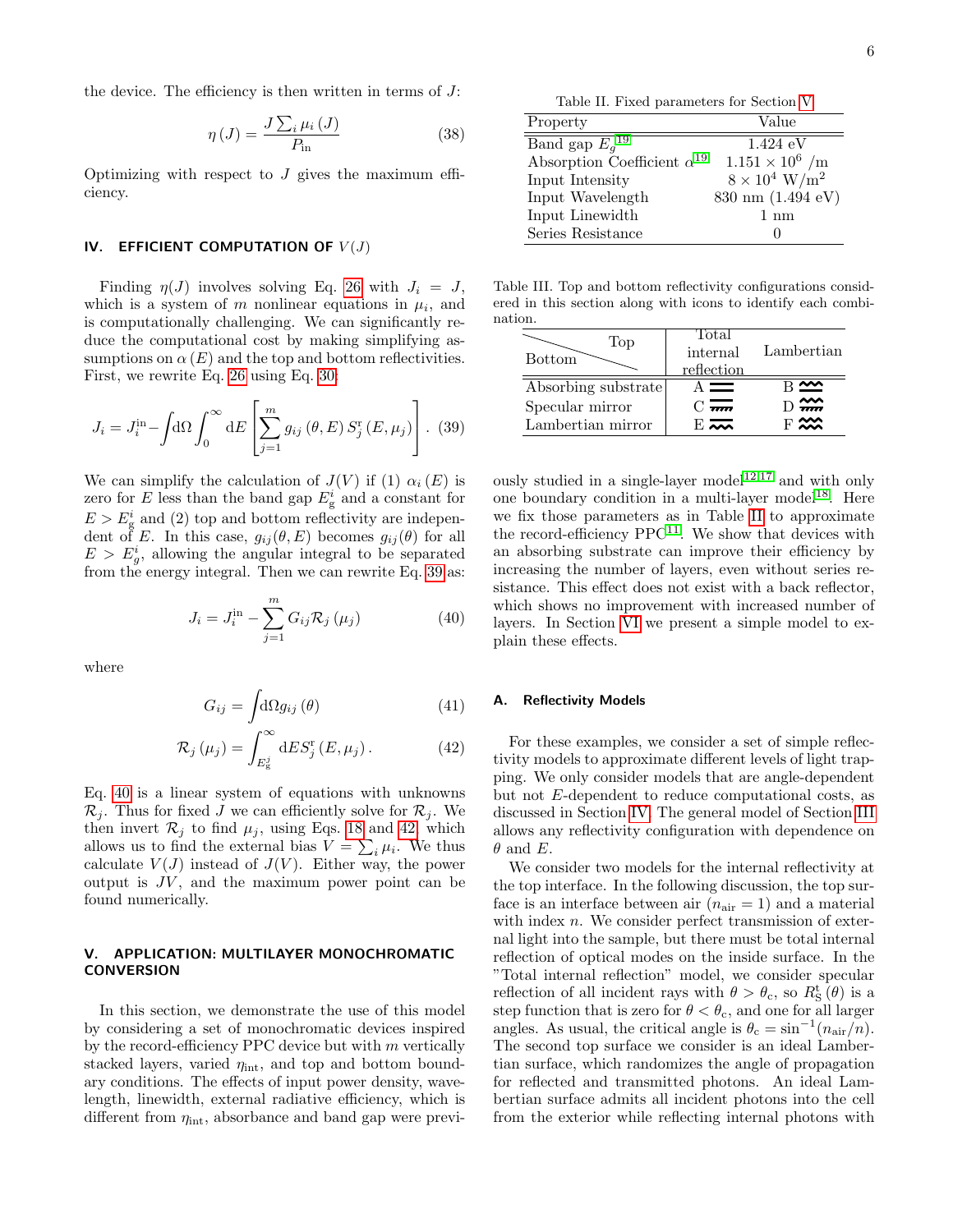



<span id="page-6-0"></span>Figure 4. (a) Efficiency, optimized with respect to layer thicknesses, as a function of number of layers with Configuration A in Table [II](#page-5-5) for several values of  $\eta_{\text{int}}$ . (b) Optimal layer thicknesses of 1-, 3- and 10-layer cells (left axis, bars) and the associated efficiencies (right axis, points).

a probability of  $1 - \frac{n_{\text{air}}^2}{n^2}$ .

At the bottom surface, we consider three surface models. In the case of an absorbing substrate, we consider all photons hitting the bottom surface to be lost, i.e.,  $R_{\rm S}^{\rm b}=0$  for all angles. A specular mirror reflects all photons back into the cell at the same angle as incidence, i.e.,  $R_{\rm S}^{\rm b}=1$  for all angles. A Lambertian mirror also reflects all photons back into the cell but at a random angle of reflection.

We consider all six combinations of these models for the top and bottom surface reflectivities, as listed in Table [III.](#page-5-6) We label the six scenarios from A to F and also include an icon for each scenario.

## B. Intrinsic Efficiency Increase With Number of Layers

We first consider Configuration A in Table [III,](#page-5-6) which has no light trapping and best represents the device of Ref.<sup>[11](#page-9-4)</sup>. We numerically optimize the layer thicknesses to maximize efficiency with  $\eta_{\text{int}}$  values of 1, 0.999, 0.9, 0.1, 0.001. These values of  $\eta_{\text{int}}$  represent material qualities ranging from the radiative limit to low quality. In the radiative limit  $(\eta_{\text{int}} = 1)$ , the optimal thickness of the full

<span id="page-6-1"></span>Figure 5. (a) Efficiency, optimized with respect to layer thicknesses, as a function of number of layers for all 6 surface con-figurations in Table [III.](#page-5-6)  $\eta_{int} = 0.9$ . Note that A, B have substrates and show the strongest intrinsic efficiency increase with  $m$ . (b) Optimal layer thicknesses of 1-, 3- and 10-layer stack.

device is infinity so the cell absorbs all incident photons. Since nonradiative loss scales as  $\left(\frac{1}{\eta_{\text{int}}} - 1\right)L$ , there is a trade-off between nonradiative recombination loss and transparency loss when  $\eta_{\text{int}} < 1$ , giving a finite optimal device thickness. Hence, we optimize layer thicknesses without a constraint on total thickness for all  $\eta_{\text{int}} < 1$ cases, while in the case of  $\eta_{\text{int}} = 1$ , we constrain the total thickness to have a vertical one pass absorbance of  $1 - e^{-\alpha L} = 1 - 10^{-14}.$ 

The key results are shown in Fig. [4,](#page-6-0) giving the optimized efficiencies and layer thicknesses for a range of  $\eta_{\text{int}}$  and m. As expected, efficiency decreases as  $\eta_{\text{int}}$  decreases. More surprisingly, for all  $\eta_{\text{int}}$  values, efficiency increases with the number of layers. In the radiative limit, efficiency increases by 3.4% abs. from 1 to 10 layers; at  $\eta_{\text{int}} = 0.001$ , efficiency increases by 1.3% abs. Efficiency is expected to improve in multi-layer devices with series resistance, as the devices increase voltage while decreasing current and its associated losses. In this case, however, we see an improvement of efficiency even without series resistance.

We show in Fig. [5](#page-6-1) efficiency at optimal layer thick-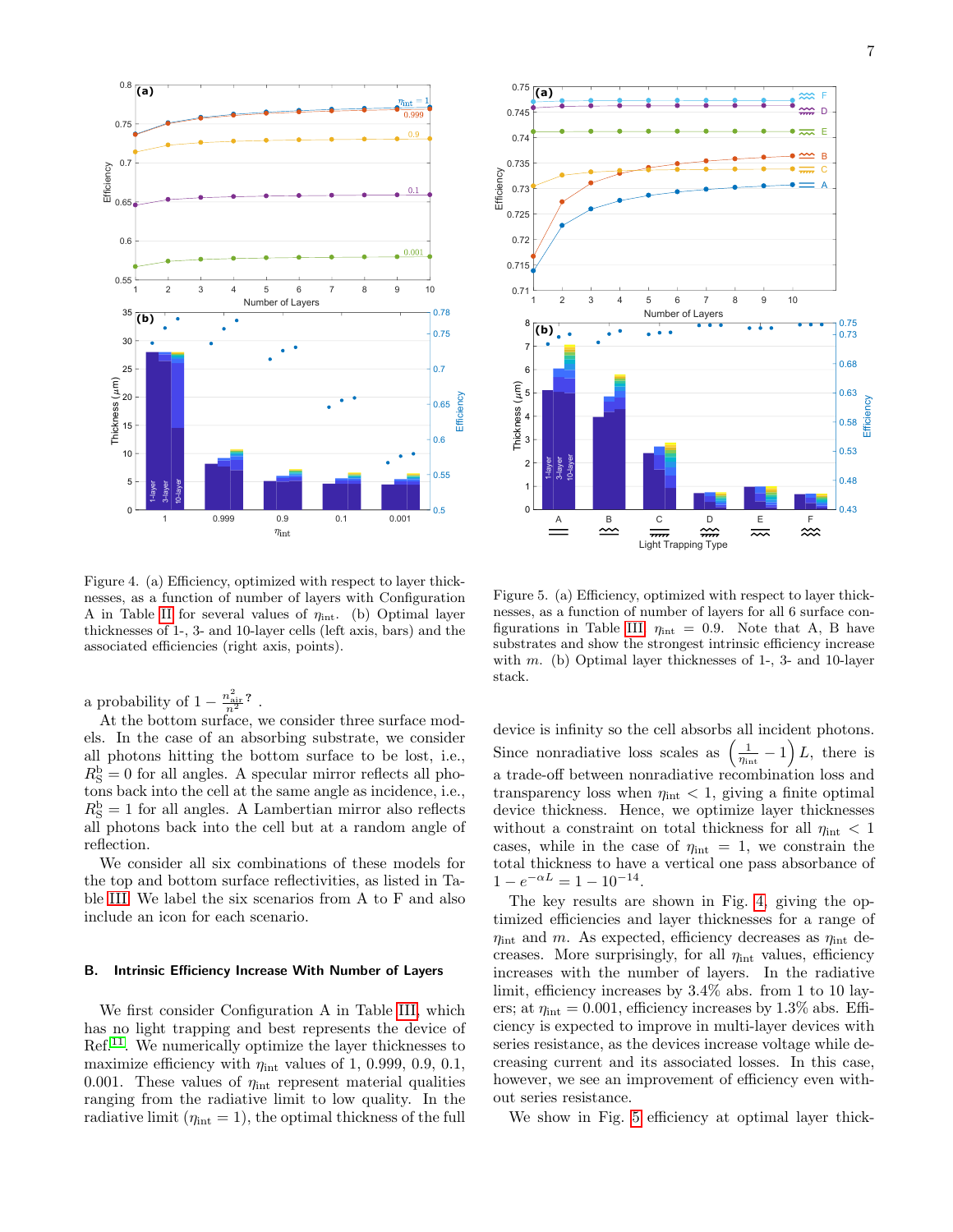nesses for all 6 surface configurations in Table [III.](#page-5-6) Material quality is fixed at  $\eta_{\text{int}} = 0.9$ , which represents highquality III-V materials. Among all configurations, case A has the lowest efficiency, because this configuration does not include any light trapping. Efficiency is highest in Case F with two ideal Lambertian surfaces. Only cases with absorbing substrate (A and B) show strong efficiency increase with increasing  $m$ .

A back reflector and light trapping are helpful for PPC efficiency. The record-efficiency device, however, is on a thick GaAs substrate with a full metal contact  $^{1120}\!.$  $^{1120}\!.$  $^{1120}\!.$  $^{1120}\!.$  Since the GaAs substrate is absorbing and optically thick, this architecture is equivalent to an absorbing substrate without a back reflector. In such a system, this intrinsic increase of efficiency with  $m$  is an intriguing route to high efficiency, which reinforces the simpler series-resistance advantages of multi-layer devices. In order to understand the physical origin of this increased efficiency, we present a toy model of a 1- and 2-layer device, with and without a back reflector.

#### <span id="page-7-0"></span>VI. 2-LAYER MODEL

In this section, we reduce our full model from Section [III,](#page-4-0) to a semi-analytic 2-layer model. Using this simplified model, we demonstrate that the multi-layer device allows radiative losses into the substrate to be reduced, but that no equivalent improvement can be obtained when there is a back reflector. We consider Configurations B and F in Table [III.](#page-5-6) The simplest expectation for  $m = 1$  devices is that the operating current is  $J_{\rm mp}^{(1)} \simeq J^{\rm in}$ , and we call the operating voltage  $V_{\rm mp}^{(1)}$ . With  $m > 1$ , one might expect that  $J_{\text{mp}}^{(m)} \simeq J_{\text{mp}}^{(1)}/m$  and that each layer keeps the same voltage as in the one-layer device, giving a total voltage of  $V_{\text{mp}}^{(m)} \simeq mV_{\text{mp}}^{(1)}$ , which would give no change in the efficiency (in the absence of series resistance). For Configuration B in Fig. [5\(](#page-6-1)a), however, we see a 1.5% (rel.) increase in efficiency on moving from  $m = 1$  to  $m = 2$ . In these devices,  $m J_{\rm mp}^{(m)}$  changes by only  $0.26\%$ , so the more significant increase in efficiency comes from the operating voltage.

There is no analytic solution to  $V_{\text{mp}}^{(m)}$  and  $J_{\text{mp}}^{(m)}$ . Hence, for qualitative understanding, we study the the shortcircuit current  $J_{\rm sc}^{(m)}$  and the open-circuit voltage  $V_{\rm oc}^{(m)}$ , as well as the product  $J_{\rm sc}^{(m)}V_{\rm oc}^{(m)}$ . We choose configurations with Lambertian surfaces in order to express the emission and absorption flux using the same angle-averaged absorbance. For the same reason, we assume that there is a filter between two layers that randomizes the the angle of the transmitted light. We work in the radiative limit and consider  $n = 1$ , so there is no reflection at cell-air or cell-substrate interfaces. We assume that absorption coefficient is 0 for energy lower than the band gap, and constant  $\alpha$  for energy above the band gap. For simplicity, we work in the Boltzmann approximation, in which the " $-1$ " in the denominator of Eq. [18](#page-3-2) is neglected, which

<span id="page-7-1"></span>is valid when the internal cell voltages do not get within a few  $kT$  of  $E<sub>g</sub>$ . The detailed-balance condition, Eq. [39,](#page-5-2) for each layer is then

$$
J_1 = J^{\text{in}} (1 - A_2) A_1 [1 + R_{\text{L}}^{\text{b}} (1 - A_1)] \qquad (43a)
$$
  
\n
$$
- J_0 e^{V_1} (2A_1 - R_{\text{L}}^{\text{b}} A_1^2) + J_0 e^{V_2} A_2 [A_1 + R_{\text{L}}^{\text{b}} (1 - A_1) A_1]
$$
  
\n
$$
J_2 = J^{\text{in}} A_2 [1 + R_{\text{L}}^{\text{b}} (1 - A_2) (1 - A_1)^2] \qquad (43b)
$$
  
\n
$$
- J_0 e^{V_2} [2A_2 - R_{\text{L}}^{\text{b}} A_2^2 (1 - A_1)^2] + J_0 e^{V_1} (2A_1 - R_{\text{L}}^{\text{b}} A_1^2) A_2,
$$

where A is the angle-averaged one-pass absorbance:

$$
A = \frac{\int_0^{\pi/2} \left(1 - e^{-\frac{\alpha L}{\cos \theta}}\right) \cos \theta \sin \theta \, d\theta}{\int_0^{\pi/2} \cos \theta \sin \theta \, d\theta} \tag{44}
$$

and  $J_0$  is short-circuit radiative recombination current in one of the up or down direction:

$$
J_0 = \frac{2\pi}{h^3 c^2} \int_{E_{\rm g}}^{\infty} dE E^2 e^{-E/kT}.
$$
 (45)

The top layer absorbs the incident radiation,  $A_2 J^{\text{in}}$ , in one-pass, and  $R_{\rm L}^{\rm b}(1-A_2)(1-A_1)^2\,A_2J^{\rm in}$ , in the second pass, where  $R_{\rm L}^{\rm b}$  is the back reflectivity. The top layer radiates both out the top surface and to the bottom layer  $(J_0e^{V_2}A_2)$ . The top layer has luminescent coupling from the bottom layer (proportional to  $J_0e^{V_1}A_1$ ) as well as photon recycling due to the back reflector. The bottom layer receives the filtered incident radiation  $(1-A_2)A_1J^{\text{in}}$ in one pass,  $R_{\rm L}^{\rm b}(1-A_2)(1-A_1)A_1J^{\rm in}$  in the second pass, luminescent coupling in two passes from the top layer (proportional to  $J_0e^{V_2}A_2$ ), and also has radiative emission to the top layer and the substrate. We can recover a 1-layer detailed balance model by setting either  $A_1$  or  $A_2$  to be zero. For simplicity of notation, we delete the subscript when referring to the 1-layer quantities. Using Eq. [43,](#page-7-1) we study the cases of  $R_{\rm L}^{\rm b} = 0$ , absorbing substrate, and  $R_{\rm L}^{\rm b}=1$ , ideal back reflector.

Starting with a 1-layer device, we solve for  $V_{\text{oc}}$  and  $J_{\text{sc}}$ in Eq. [43](#page-7-1) in each of the two cases:

$$
\frac{V_{oc}^{(1)}}{kT} = \begin{cases} \ln \tilde{J} + \ln \frac{1}{2} & \text{substrate} \\ \ln \tilde{J} & \text{back reflector} \end{cases}
$$
 (46)

$$
\tilde{J}_{\rm sc}^{(1)} = \begin{cases}\nA\left(\tilde{J} - 2\right) & \text{substrate} \\
\left(2A - A^2\right)\left(\tilde{J} - 1\right) & \text{back reflector}\n\end{cases} (47)
$$

where  $\tilde{J} = \frac{J^{\text{in}}}{I_0}$  $\frac{J^{\text{in}}}{J_0}$  and  $\tilde{J}_{\text{sc}} = \frac{J_{\text{sc}}}{J_0}$ .

In 2-layer devices, the voltage of each layer at open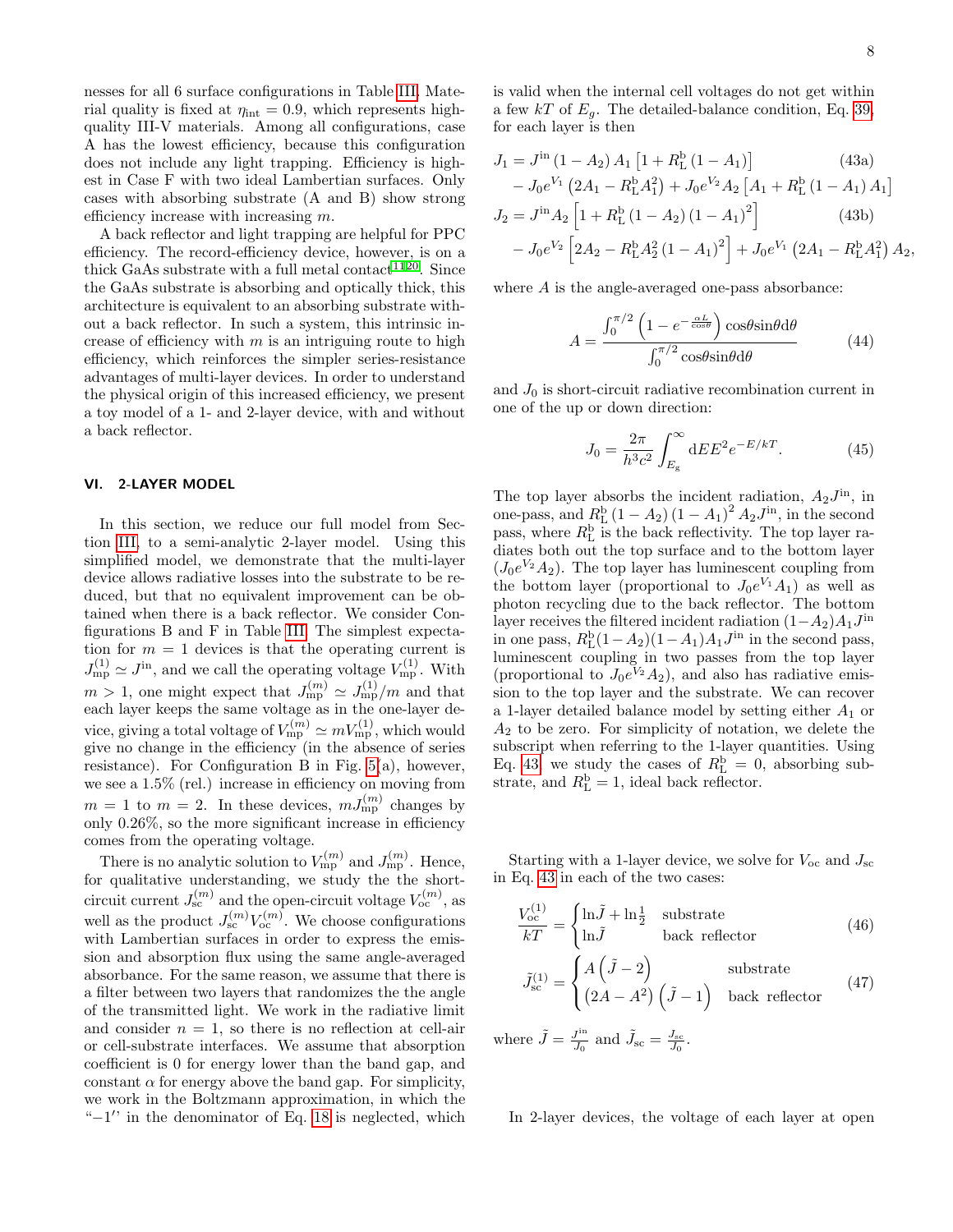circuit is:

$$
\frac{V_{\text{oc},1}^{(2)}}{kT} = \begin{cases} \ln \tilde{J} + \ln \frac{(2-A_2)}{4-A_1A_2} & \text{substrate} \\ \ln \tilde{J} & \text{back reflector} \end{cases} \tag{48}
$$
\n
$$
\frac{V_{\text{oc},2}^{(2)}}{kT} = \begin{cases} \ln \tilde{J} + \ln \frac{(2+A_1-A_1A_2)}{4-A_1A_2} & \text{substrate} \\ \ln \tilde{J} & \text{back reflector} \end{cases} \tag{49}
$$

For a two-layer device at short-circuit: (1)  $J_{\rm sc} = J_1$  =  $J_2$ , and (2)  $V_1 + V_2 = 0$ . Solving Eq. [43](#page-7-1) with these constraints, we obtain the short-circuit current. Due to the length of the general solution, here we present only the solution evaluated at  $A_1 = 1$  and  $A_2 = 1/2$ , which we consider further below:

$$
\tilde{J}_{\rm sc}^{(2)} = \begin{cases} \frac{\tilde{J}}{2} - \frac{7}{2\sqrt{15}} & \text{substrate} \\ \frac{\tilde{J}}{2} - \frac{1}{2} & \text{back reflector} \end{cases}
$$
 (50)

To understand the origin of the efficiency improvement with m, we compare the value of  $V_{oc}^{(m)}/m$  and  $J_{\rm sc}^{(m)}$  m, as well as the product of the two quantities. Since,  $0 \leq A_i \leq 1$ , with a substrate we always have  $V_{\text{oc},1}^{(2)} \leq V_{\text{oc}}^{(1)} \leq V_{\text{oc},2}^{(2)}$ . The average  $V_{\text{oc}}^{(2)}$  with substrate can be larger or smaller than  $V_{oc}^{(1)}$ , depending on the values of  $A_1$  and  $A_2$ . We consider absorption-matched devices with infinite thickness for  $m = 1, 2$ . In this case,  $A = 1$  for the 1-layer case, and  $A_1 = 1$  and  $A_2 = 1/2$ with 2 layers. Here, both the single- and 2-layer devices absorb all incident photons. In the case of an absorbing substrate, the per-layer  $V_{\text{oc}}$  of the 2-layer device is strictly larger than that of the 1-layer device. Specifically, for  $\tilde{J} = 10$ , the average 2-layer  $V_{\text{oc}}$  is 6.3% higher than the 1-layer  $V_{\text{oc}}$ . At the same time,  $mJ_{\text{sc}}^{(m)}$  also increases by 2.4%. We thus see that the efficiency with  $m = 2$  is larger than with  $m = 1$ , due to increases in both  $J_{\rm sc}$  and  $V_{\rm oc}$ , though the  $V_{\rm oc}$  increase is more significant. The product,  $J_{\rm sc}^{(m)} V_{\rm oc}^{(m)}$ , increases by 8.8%.

In the case of a substrate, the voltage difference between the top and bottom layers reduces radiative loss to the substrate. Radiative losses from the top surface are inevitable, as the device must be able to admit incident radiation. Radiative losses out the rear of the device, however, are pure losses. In a single-layer device, those losses are unavoidable at any voltage. The multi-layer device is able to reduce the impact of those losses by decreasing the internal voltage of the bottom layer, which reduces the radiation into the substrate, while allowing the upper layer to maintain a larger internal voltage. Reduced radiative loss out the bottom layer also increases the collected current  $mJ_{\rm sc}$ , but this effect is smaller.

Interestingly, at higher incident flux density, both  $V_{\text{oc}}$ and  $J_{\rm sc}$  effects are weaker. The power density used in Sec-tion [V](#page-5-1) corresponds to  $\tilde{J} \approx 9 \times 10^{16}$ . With this value, in the toy model  $V_{\text{oc}}^{(m)}/m$  increases by 0.26%, while  $mJ_{\text{sc}}^{(m)}$ stays the same within machine precision. In the full model of Section [III](#page-4-0) with  $n = 1$  and  $\eta_{\text{int}} = 1$ , the im-

provement of maximum power on moving from  $m = 1$  to  $m = 2$  for Configuration B is 0.22\%, in good agreement with the simpler model. With GaAs refractive index,  $n = 3.64$ , the improvement is 2.0%, similar to that shown in Fig. [5\(](#page-6-1)a), showing that the increased top-surface light trapping increases the importance of this effect.

In contrast, for the case with a back reflector, the voltage of each layer in a 2-layer device is analytically equal to the voltage of the single-layer device in all  $A_1$  and  $A_2$ values. And  $2J_{\rm sc}^{(2)}$ , evaluated at the absorption matched case of  $A_1 = 1$  and  $A_2 = 1/2$ , is also analytically equal to  $J_{\rm sc}^{(1)}$  at  $A=1$ . This matches our observation in the full model that efficiency does not increase with number of layers in Configuration F.

The highly nonradiative case,  $\eta_{int} \ll 1$ , is also amenable to analytic treatment and shows a similar increase of efficiency with m.

We have generalized monochromatic detailed balance models<sup>[12](#page-9-5)[,17](#page-9-11)</sup> to multi-layer devices, including: (1) bidirectional luminescent coupling, (2) nonradiative recombination parametrized by  $\eta_{\text{int}}$ , (3) mixed specular and Lambertian surface reflection. We observe an intrinsic increase of efficiency with number of layers, independent of series resistance, for PPC's on absorbing substrates. This intrinsic increase is not present when the device has a back reflector. Other than the well-known benefits of multi-layer PPC's, such as high voltage and low series resistance, we have discovered another mechanism for efficiency increase with number of layers, which further encourages future multi-layer designs of PPCs.

## ACKNOWLEDGEMENT

We acknowledge helpful conversations with Matthew M. Wilkins. This work was supported by NSERC grant number STPGP 494090 and Ontario Early Researcher Award ER17-13-019. The data that support the findings of this study are available from the corresponding author upon reasonable request.

## REFERENCES

- <span id="page-8-0"></span><sup>1</sup>M. A. Steiner, J. F. Geisz, I. Garca, D. J. Friedman, A. Duda, W. J. Olavarria, M. Young, D. Kuciauskas, and S. R. Kurtz, "Effects of Internal Luminescence and Internal Optics on  $v_{\rm oc}$ and  $j_{\rm sc}$  of IIIV Solar Cells," IEEE Journal of Photovoltaics 3, 1437–1442 (2013).
- <sup>2</sup>D. J. Friedman, J. F. Geisz, and M. A. Steiner, "Effect of Luminescent Coupling on the Optimal Design of Multijunction Solar Cells," IEEE Journal of Photovoltaics 4, 986–990 (2014).
- <sup>3</sup>J. F. Geisz, M. A. Steiner, I. Garca, R. M. France, W. E. McMahon, C. R. Osterwald, and D. J. Friedman, "Generalized Optoelectronic Model of Series-Connected Multijunction Solar Cells," IEEE Journal of Photovoltaics 5, 1827–1839 (2015).
- <sup>4</sup>C. Baur, M. Hermle, F. Dimroth, and A. W. Bett, "Effects of optical coupling in III-V multilayer systems," Applied Physics Letters 90, 192109 (2007).